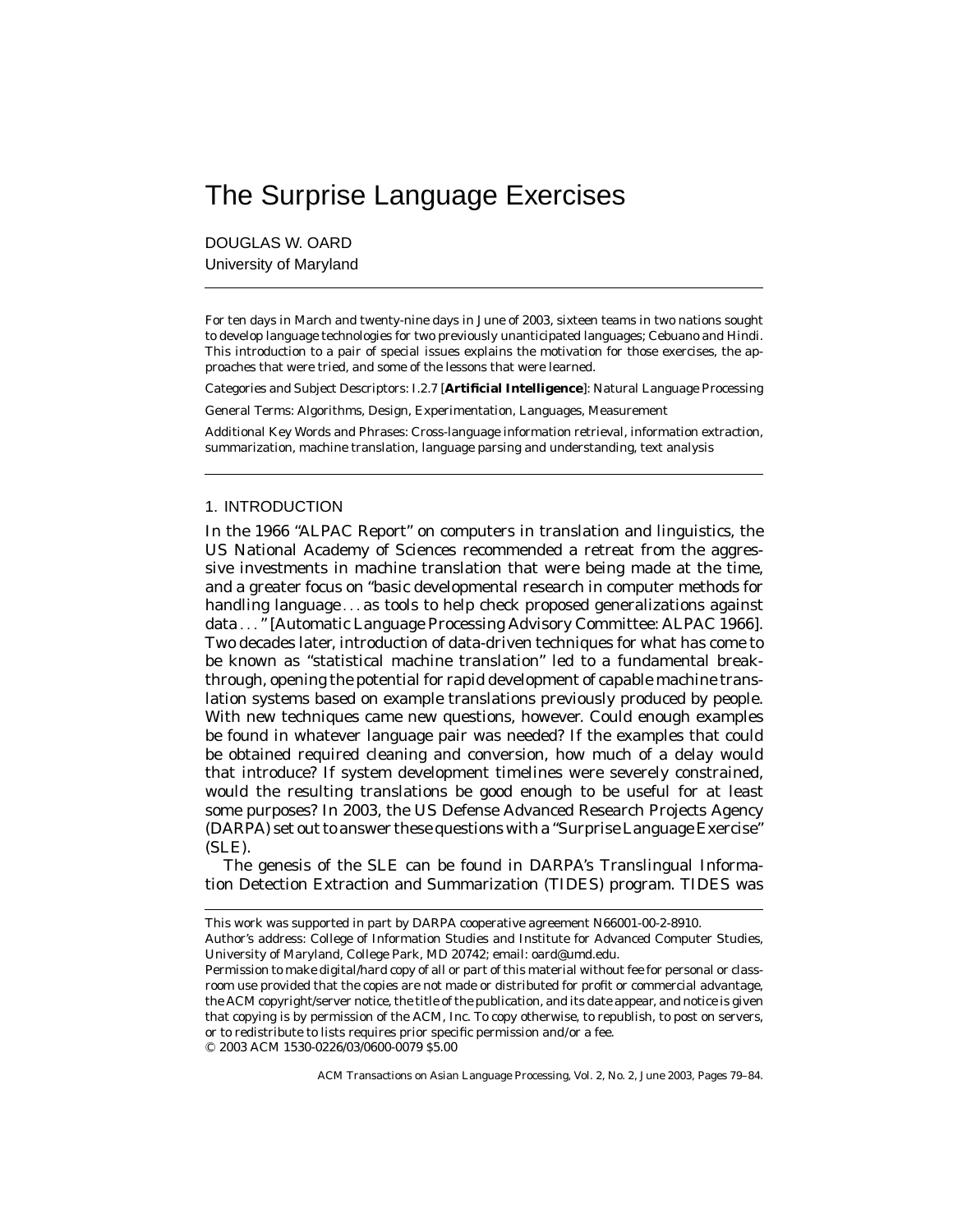### 80 • Douglas W. Oard

|                      | <b>Resources</b> | Translation | Detection | <b>Extraction</b> | Summarization |
|----------------------|------------------|-------------|-----------|-------------------|---------------|
| Alias-i              | X                |             |           | X                 |               |
| <b>BBN</b>           | X                |             | X         | X                 | X             |
| <b>CMU</b>           | X                | X           |           |                   |               |
| <b>CUNY-Queens</b>   |                  |             | X         |                   |               |
| <b>IBM</b>           | X                | X           | X         |                   |               |
| <b>Johns Hopkins</b> | X                | X           |           |                   |               |
| $K-A-T$              |                  |             | X         |                   |               |
| <b>MITRE</b>         | X                |             |           | X                 |               |
| Navy-SPAWAR          | X                |             |           | X                 |               |
| <b>NYU</b>           | X                |             |           | X                 |               |
| <b>UC</b> Berkeley   | X                |             | X         |                   |               |
| <b>U</b> Sheffield   | X                |             |           | X                 |               |
| <b>U</b> Maryland    | X                |             | X         |                   | X             |
| <b>U</b> Mass        | X                |             | X         |                   |               |
| <b>U</b> Penn-LDC    | X                |             |           |                   |               |
| USC-ISI              | X                | X           | X         |                   | X             |

Table I. Participating Teams

created to capitalize on an increasingly robust set of language technologies, targeting four grand challenges that have the potential to transform access to information, regardless of the language in which it is expressed. Machine Translation (MT) clearly lies at the center of this effort; without it the information space would be balkanized by language. In many languages, we already have access to more information than we can keep up with; using translation to overcome language barriers merely exacerbates that problem. The goal of "detection" (the core technology that underlies both searching through existing information and filtering newly arriving information streams) is to cut that problem down to size. The results of detection can be used in two ways: by machines, or by people. Machine processing requires ways of recognizing specific types of data items in natural language texts; this is the role of "information extraction." People can make much more sophisticated use of information than can machines, but they are much more easily overloaded. Summarization seeks to improve human productivity by distilling the most salient content into concise summaries.

DARPA programs typically include a substantial focus on evaluation-guided research. In TIDES, each area sponsors one or more evaluation venue in which the effectiveness of the technology is the principal focus (e.g., the Document Understanding Conferences for summarization, and the Topic Detection and Tracking evaluations for detection). The SLE introduced a complementary focus on development timelines, seeking to produce the best possible capabilities in a constrained time frame. Language technologies are increasingly interdependent; a second useful characteristic of the SLE was that it resulted in a focused effort that brought together teams across a broad range of disciplines. Table I identifies the sixteen research teams from the United States and the United Kingdom that developed technology for at least one aspect of the SLE; several additional organizations participated as data providers.

ACM Transactions on Asian Language Processing, Vol. 2, No. 2, June 2003.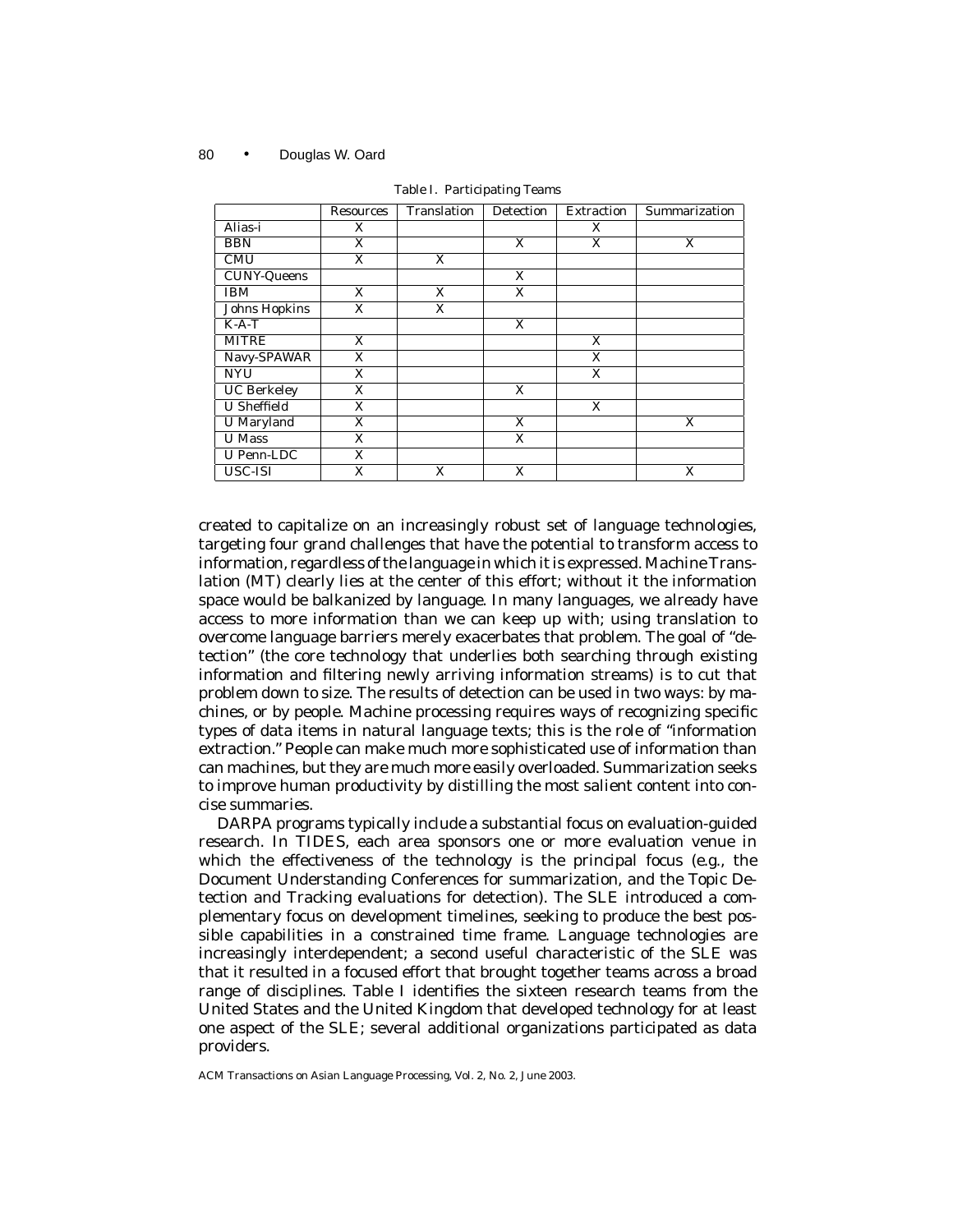# 2. ABOUT THE SPECIAL ISSUES

The sixteen papers in this pair of special issues convey many of the lessons learned in the SLE, but they cannot tell the entire story. Like the SLE itself, this special issue was produced in a remarkably short period; just four months elapsed between completion of the exercise and production of these issues. Experimentation and analysis with the data that was created will continue for some time, so the SLE story is in a sense still being written. Moreover, some teams that did very interesting work were unable to submit a paper because of other commitments during this period, and the story will not be complete until their voices can be added. But if we are to build on what we have learned, it is important that we provide venues for reflective thought about what has been achieved. Despite the tight production schedule, these papers have been carefully written, rigorously peer-reviewed, and extensively revised.

The organization of the papers in these issues reflects five main themes of the TIDES program. Language resources are the nexus of all data-driven techniques, so our story naturally begins with the challenge of rapidly assembling the resources needed by the participating teams. Papers on translation and cross-language detection fill the remainder of this issue. The papers in the second special issue focus on using the results of translation and detection. That issue begins with papers extraction and summarization, and concludes with four papers that present work that cuts across these five areas.

The SLE evolved in two stages. In March of 2003, the Linguistic Data Consortium (LDC) organized a dry run that was principally intended to exercise the data collection methods that were being developed for the actual SLE. That dry run, using the Philippine language Cebuano, is described in the next section. Section 4 then describes the June 2003 SLE, for which the Indian language Hindi was chosen. Finally, Section 5 concludes this introduction to the pair of special issues with a brief look at what lies ahead for further work on this challenge.

## 3. THE CEBUANO DRY RUN

The Los Angeles Times reported that at about 5:20 P.M. on Tuesday March 4, 2003, a bomb concealed in a backpack exploded at the airport in Davao City, the second largest city in the Philippines. At least 23 people were reported dead, with more than 140 injured, and President Arroyo of the Philippines characterized the blast as a terrorist act. Twenty-four hours later, TIDES teams were notified that Cebuano, a language widely spoken in the region around Davao City, had been chosen for the SLE dry run; as it happened, March 5 had already been selected as the start date for that ten-day dry run.

Cebuano was in many ways a perfect choice as a surprise language; tell someone that you are working on Cebuano, and they almost invariably will ask "what's that?" Unless, that is, they are Jan Edmund Carlsen, who had been working in Sweden for several years on a Cebuano-English dictionary. Around noon on March 5, he became a very popular fellow. Nine of the sixteen SLE teams participated in the dry run, with most contributing to the creation of language resources for common use, and many also using the opportunity to try out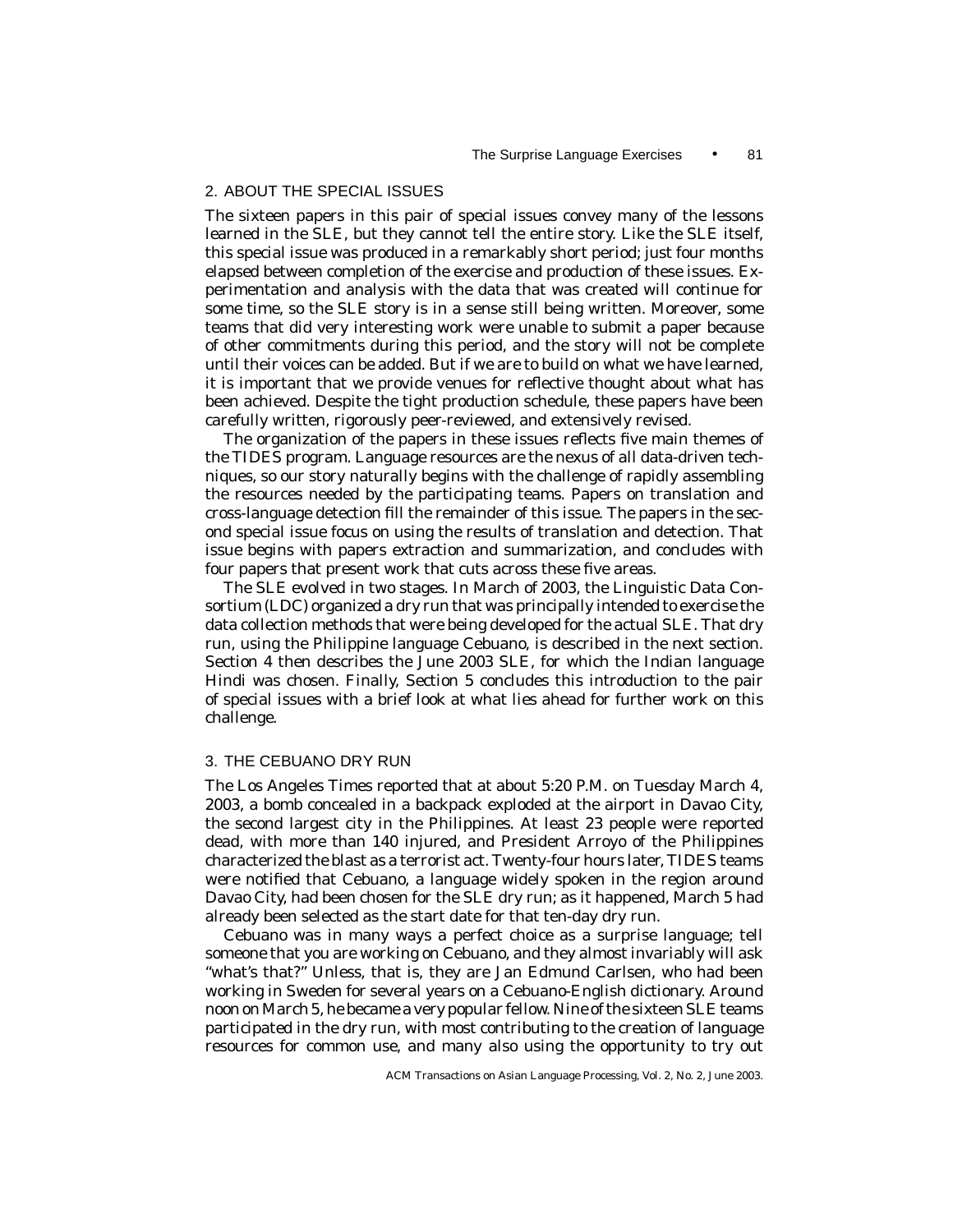### 82 • Douglas W. Oard

their technologies on Cebuano in a rapid-development scenario. This resulted in one MT system, two cross-language search systems, one information extraction system, and two systems for the generation of translated summaries. Most importantly, the dry run yielded four key lessons that shaped the community's planning for the June exercise:

*Diversity*. It is often said that two heads are better than one; in the dry run it became apparent that nine teams could simply generate more good ideas than any one team could have possibly produced. The production of "parallel text" tells that story well. The University of Maryland produced nearly a million words of verse-aligned parallel text the first day, by the simple expedient of obtaining a Cebuano bible and aligning the verse numbers with those in an English bible that was already at hand. The University of Southern California Information Sciences Institute (USC-ISI) hired native speakers of Cebuano to produce translations, producing several thousand words within a week. But it was not until the team at Carnegie Mellon University found the newsletter of the Philippine Communist Party on the Web in both Cebuano and English that a large amount of truly representative example translations became available.

*Parallel Development*. When time is available and effort must be limited, sequential investigation of promising alternatives typically yields the best return on investment. But when time is sharply limited and dependencies abound, parallel efforts dramatically improve the chances of success. Imperfect coordination in what was a somewhat chaotic start-up effort paradoxically provided to be beneficial; parallel development efforts evolved naturally when teams were not aware that someone else was attacking the same problem. In most cases, it turned out that one team chose an approach that resulted in rapid availability of a solution. It proved to be remarkably difficult to foresee that winner, however. This was most clear in the case of sentence alignment for bilingual "parallel text." A sophisticated alignment system that was available at one site seemed to offer the greatest promise, but adapting that system to the noisy Cebuano data took longer than anticipated. Initially, other teams had hesitated to waste effort on less sophisticated approaches; but as the end of the dry run approached, several parallel efforts were initiated. Some rapidly yielded usable results, results that could have been available several days earlier.

*Formative Evaluation*. Perhaps the biggest surprise from the dry run was the crucial role of formative evaluation. Some of the language resources that became available were excellent; others turned out to be nearly useless. Before the dry run, our goals for language resource creation were generally stated in terms of size (e.g., number of translation pairs in a translation lexicon). After the dry run, we thought more in terms of utility. This need led to some innovation in techniques for rapid creation of evaluation resources, notably for detection and translation. That experience proved to be very helpful during the June SLE.

*Coordination*. We started the dry run with a carefully thought-out process for supporting interaction between participating teams. Over the next ten days, it became clear that we would need to rethink our approach before June. We had started the March dry run with one way of doing each thing that we

ACM Transactions on Asian Language Processing, Vol. 2, No. 2, June 2003.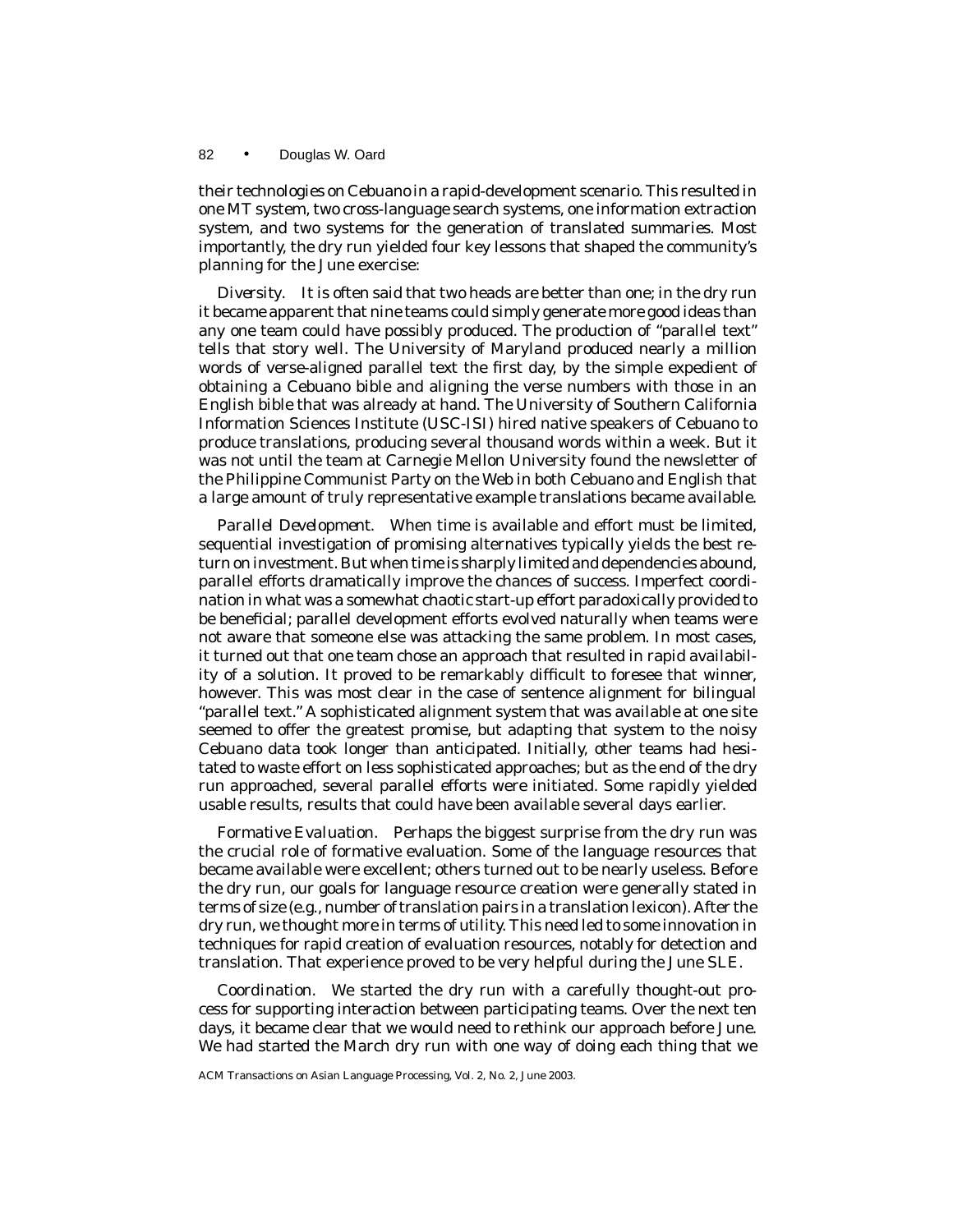needed to do (a user-editable web site to share data, and an email reflector to permit notification about newly available data). We finished June with a far more robust set of overlapping data paths that included locally and centrally maintained web sites, frequent teleconferences, and email archives for ready reference to previously seen notices.

In the end, the dry run achieved far more than anyone had envisioned. The processes envisioned for June were indeed exercised, and improvements were made where needed. But the most striking lesson that we learned was how tractable a surprise language could be. In ten days, the participating teams had built working systems for every one of the four main tasks of TIDES.

## 4. THE HINDI SURPRISE LANGUAGE EXERCISE

On June 2, DARPA announced Hindi as the surprise language. The name of the exercise was well chosen; Hindi proved to be a source of many surprises. Cebuano is written in a western script, and Cebuano documents often contain "loan words" from English that simplify every cross-language task. Not so for Hindi; Hindi is written in the Devanagari script, and the proliferation of Devanagari encodings makes it nearly impossible to use documents obtained from one source together with documents obtained from somewhere else. There was no shortage of Hindi text; Hindi is spoken by about one-tenth of the world's population. But for two weeks, longer than the entire Cebuano dry run, this encoding problem prevented development of useful systems.

In retrospect, this should not have been a surprise. The world's largest search engine indexes documents in 35 languages; Hindi is not one of them. And, at the time we started, no broad-coverage Hindi-to-English MT system existed. In 29 days, SLE participants developed 4 Hindi-to-English MT systems, 7 search systems capable of finding Hindi documents, 5 information extraction systems for Hindi and 2 systems to produce English summaries of Hindi documents. What makes the SLE all the more remarkable is that almost all of this happened in the two weeks that remained after the encoding problem for Hindi was solved.

Cracking those codes is perhaps the greatest story from the SLE that has not yet been completely told. Five teams attacked the problem, using three basic approaches: brute force, font analysis, and cryptanalysis. Ultimately, font analysis proved to be successful. Every encoding must be renderable as Devanagari characters that a reader of Hindi would recognize. The font used to display the text thus contains the key to converting any encoding to a standard form; once the details of this were worked out, Johns Hopkins University produced a toolkit that made it possible for someone proficient in Hindi to build a converter from a new encoding in just a few hours.

The scale of the Hindi effort dwarfed the earlier Cebuano dry run. At its peak, at least 100 people were working on Hindi across the sixteen sites; 56 of them have authored papers in these special issues. Some important innovations resulted, including a system for automated elicitation of translation examples using volunteers from around the world [Yarowsky 2003], coupling of statistical machine translation with a far broader range of detection and summarization systems than had previously been tried, and creation of what